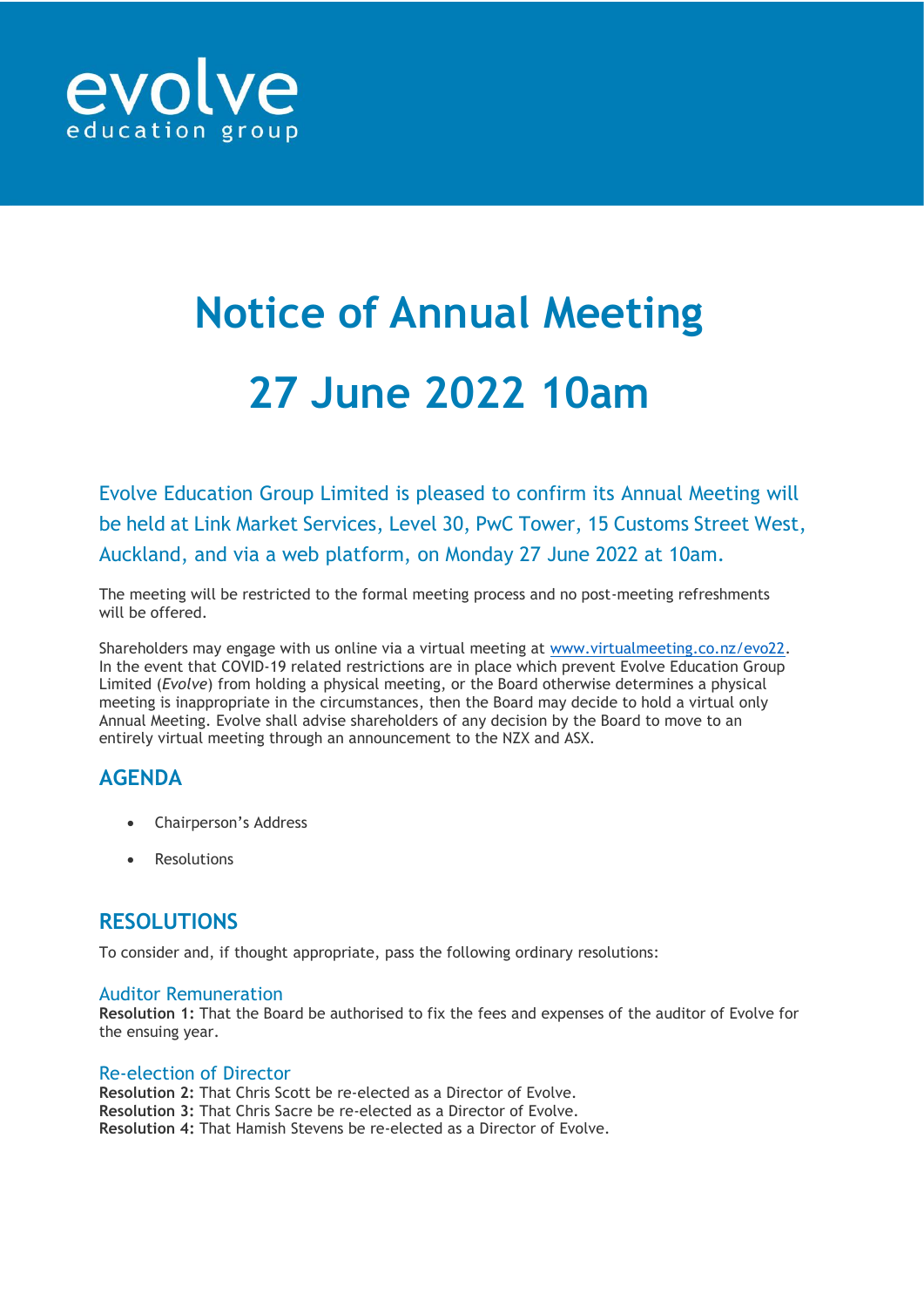## **EXPLANATORY NOTES**

#### Resolution 1 – Auditor's appointment and remuneration

Evolve's current auditors, Grant Thornton New Zealand, will be automatically reappointed as the auditor of Evolve under section 207T of the Companies Act 1993. Under section 207S of the Companies Act 1993, auditors' fees and expenses must be fixed in the manner determined at the 2022 Annual Meeting. Accordingly, resolution 1 authorises the Board to fix the fees and expenses of Grant Thornton New Zealand as auditor of Evolve for the following year.

#### Resolution 2, 3 & 4 – Re-election of Directors

Chris Scott, Chris Sacre and Hamish Stevens were reappointed by shareholders on 18 September 2019, and are now required to retire in accordance with NZX Listing Rule 2.7.1, which prohibits a director from holding office (without re-election) for longer than 3 years or 3 annual meetings, whichever is longer. Being eligible, they offer themselves for re-election.

The Board unanimously supports the re-elections of Chris Scott, Chris Sacre and Hamish Stevens and recommends that shareholders vote in favour of resolutions 2, 3 and 4.

### **ATTENDANCE AND VOTING**

Your rights to vote may be exercised by:

- a) attending and voting in person or online; or
- b) casting a postal or online vote; or
- c) appointing a proxy (or representative) to attend and vote in your place.

You can appoint a proxy or cast a postal vote online at [vote.linkmarketservices.com/EVO](file:///C:/Users/PhilipA/AppData/Local/Microsoft/Windows/INetCache/Content.Outlook/0LIOWAGV/vote.linkmarketservices.com/EVO) or by completing and returning the Proxy Voting Form (which is enclosed with this Notice of Annual Meeting) no later than **10am on Saturday, 25 June 2022**.

#### **Please note:**

- 1. If you wish to exercise your vote for the above resolutions by casting a postal or online vote, or by proxy please refer to the Procedural Notes on page 3.
- 2. If you intend to attend the 2022 Annual Meeting in person, please email your RSVP to [info@eeg.co.nz.](mailto:info@eeg.co.nz)

By order of the Board

Edmund Mah Company Secretary **26 May 2022**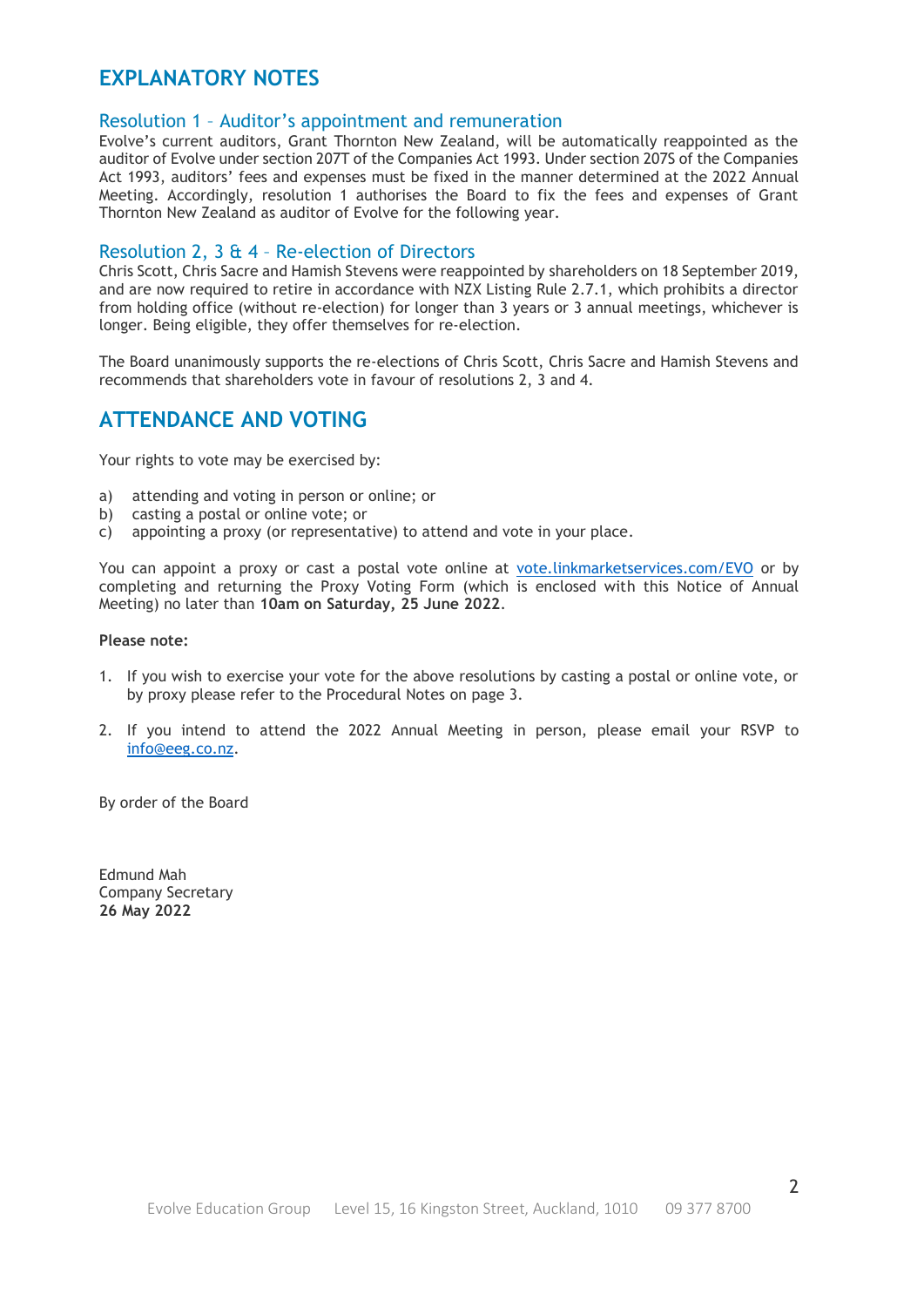# **PROCEDURAL NOTES**

#### Voting

Voting on all resolutions put before the meeting shall be by way of poll. Shareholders are encouraged to cast a postal or online vote or appoint a proxy to exercise their vote on their behalf if they cannot attend the meeting.

If you do not attend the meeting, cast a postal or online vote, or appoint a proxy then no vote will be exercised in respect of your shareholding.

All resolutions are ordinary resolutions and will be passed if approved by a simple majority of votes of those shareholders entitled to vote and voting on them.

Results of the voting will be available after the conclusion of the meeting and will be notified on NZX and ASX.

#### Postal and online voting

The Board has determined that shareholders entitled to attend and vote at the meeting may cast a postal or online vote instead of attending or appointing a proxy to attend. Link Market Services Limited has been authorised by the Board to receive and count postal and online votes.

You can cast a postal vote by completing and sending the Proxy and Postal Voting Form (enclosed with this Notice of Meeting) by post, email (as a scanned attachment), or delivering it by hand so that, in each case, the form is received by **Link Market Services Limited** no later than **10am on Saturday, 25 June 2022.**

Online votes can be made at [vote.linkmarketservices.com/EVO](file:///C:/Users/PhilipA/AppData/Local/Microsoft/Windows/INetCache/Content.Outlook/0LIOWAGV/vote.linkmarketservices.com/EVO)**.** Online votes must be made by **10am on Saturday, 25 June 2022.**

#### Voting by proxy

You can appoint a proxy to attend and vote in your place.

You can appoint a proxy online at [vote.linkmarketservices.com/EVO](file:///C:/Users/PhilipA/AppData/Local/Microsoft/Windows/INetCache/Content.Outlook/0LIOWAGV/vote.linkmarketservices.com/EVO) or by completing and returning the Proxy Voting Form (enclosed with this Notice of Meeting) in the manners specified on the Proxy Voting Form so that the form is received by Link Market Services Limited no later than 10am, **Saturday, 25 June 2022.**

The proxy need not be a shareholder of Evolve. The Chairperson of the meeting is willing to act as proxy for any shareholder who may wish to appoint him for that purpose.

If you select a proxy to vote on your behalf (including the Chairperson of the meeting), and you confer on the proxy a discretion on the Proxy Voting Form, you acknowledge that the proxy may exercise your right to vote at his or her discretion and may vote as he or she thinks fit or abstain from voting. If you do not tick any boxes or your direction on how the proxy is to vote is unclear (in the proxy's sole opinion) in respect of a resolution, then the direction is to abstain.

The Chairperson intends to vote all discretionary proxies in favour of all resolutions.

#### Presentation materials

If you are not able to attend the Annual Meeting, copies of any materials presented at the meeting by the Chairperson and the Chief Executive Officer will be available on the NZX website [\(www.nzx.com\)](http://www.nzx.com/), ASX's Website ([www.asx.com.au\)](http://www.asx.com.au/) and on Evolve's website [\(www.evolveeducation.co.nz\)](http://www.evolveeducation.co.nz/) shortly before the Annual Meeting commences.